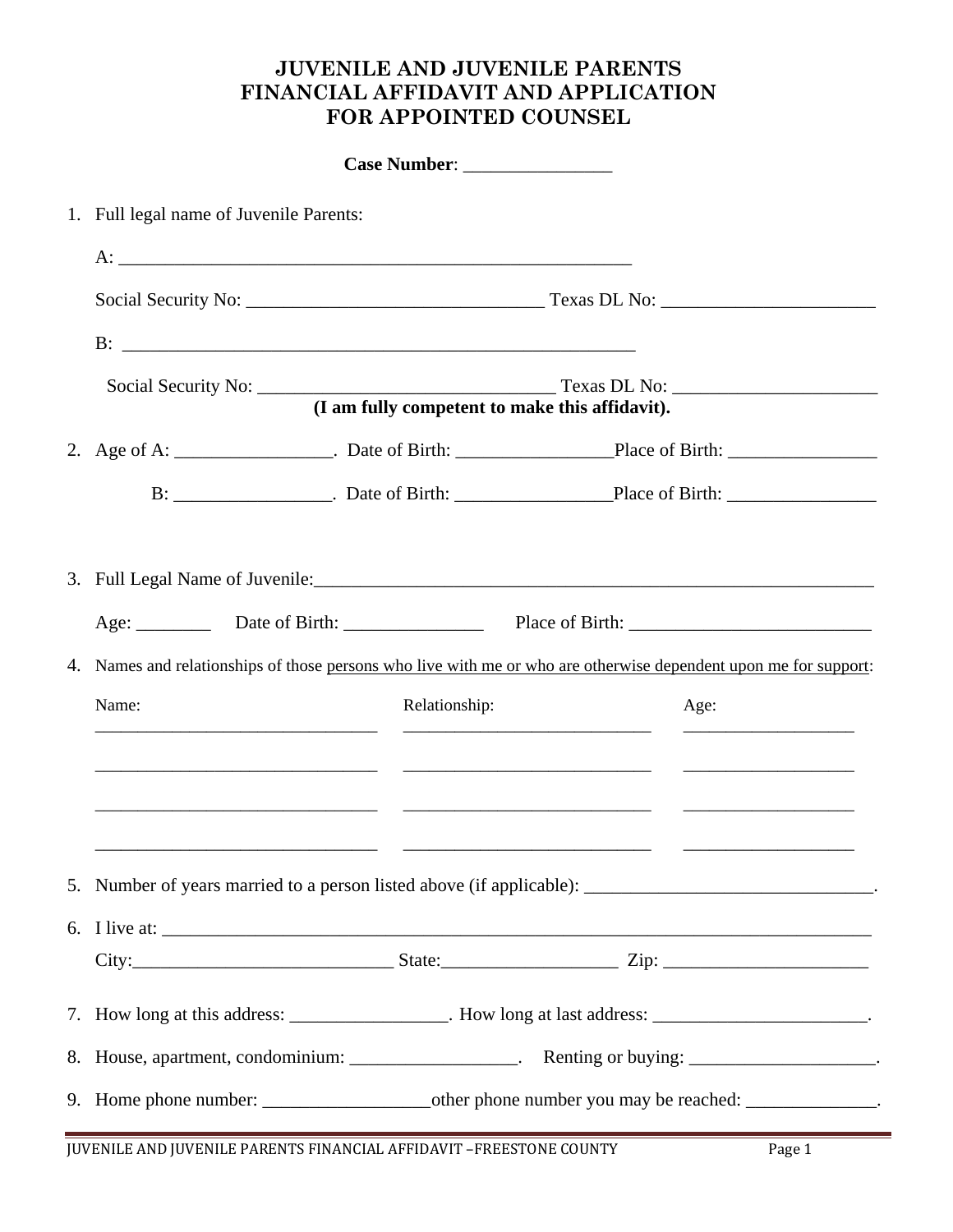|                                                                                                                                                    | 15. If unemployed, my last job was: _______________________. Date last worked___________________. |
|----------------------------------------------------------------------------------------------------------------------------------------------------|---------------------------------------------------------------------------------------------------|
| 16. My average <b>TOTAL</b> monthly income from all sources.                                                                                       | $\frac{1}{2}$                                                                                     |
| 17. Average TOTAL income of spouse                                                                                                                 | $\frac{1}{2}$                                                                                     |
| 18. List any and all other sources of income not considered in                                                                                     | $\sim$                                                                                            |
| 19. Total of cash on hand, checking accounts, savings accounts,<br>certificates of deposit, stocks, mutual funds, life insurance<br>policies, etc. | $\frac{1}{2}$                                                                                     |
| 20. Value of real estate owned less amount owed<br>(other than family residence)                                                                   | $\sim$                                                                                            |
| 22. Value of automobiles less amount owed                                                                                                          | \$.                                                                                               |
|                                                                                                                                                    | <b>TOTAL VALUE OF 17 thru 22</b>                                                                  |
| 23. Monthly rent or house payment                                                                                                                  |                                                                                                   |
| 24. Total monthly utilities.                                                                                                                       | $\frac{1}{2}$                                                                                     |
| 25. Total monthly rent or house payment and utilities:                                                                                             |                                                                                                   |
| 26. List all other monthly expenses:                                                                                                               |                                                                                                   |
|                                                                                                                                                    | $\frac{1}{2}$                                                                                     |
|                                                                                                                                                    |                                                                                                   |
|                                                                                                                                                    |                                                                                                   |
| TOTAL MONTHLY DEBTS AND EXPENSES                                                                                                                   |                                                                                                   |